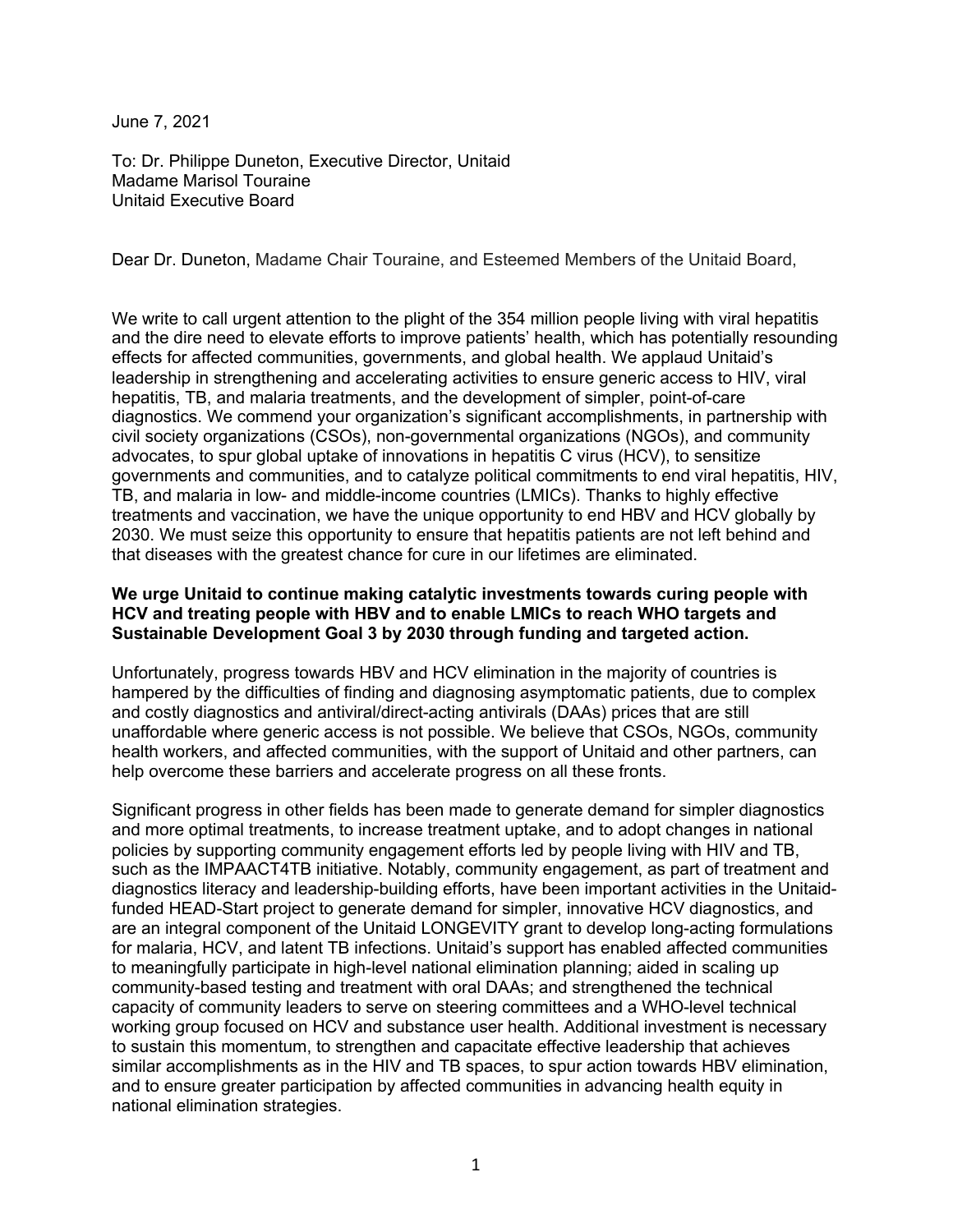To date, Unitaid's investment in HCV and grassroots advocacy to champion the needs of affected communities and people disproportionately affected by viral hepatitis has made enormous impacts. Community healthcare and advocacy trainings have increased HCV awareness and strengthened technical knowledge of thousands of community-based providers in at least a dozen countries when launching national hepatitis programs. Support for community-government dialogues have contributed to community mobilization to find the 'missing millions' of undiagnosed patients; decentralized testing and treatment; and catalyzed initiatives, such as the integration of viral hepatitis test-and-treat programs in HIV, maternal health, harm reduction, and prison settings.

Unitaid's unique and holistic involvement in HCV also instigated the development of innovative, simpler diagnostics, including HCV self-tests, generated real-world evidence on the effectiveness of generics, and supported the development of ravidasvir/sofosbuvir. Unitaid's end-of-project evaluations have also acknowledged the game-changing role that core antigen rapid diagnostics tests could play for bringing fast, confirmatory testing to the community level.

Despite HCV and harm reduction programs saving lives, saving costs, proving cost-effective, and providing enormous returns on investment, the funding necessary to apply these innovations to accelerate treatment and diagnosis is absent. We are deeply concerned by the impact that COVID-19 has had on implementing viral hepatitis programs worldwide, in addition to ever-growing funding gaps in this field. Global hepatitis programs are estimated at US\$500 million annually – less than one-tenth of the US\$5-6 billion required annually to achieve elimination by 2030. Global health funding for harm reduction is also dire, amounting to 5 percent of the US\$2.7 billion required annually to meet global need.

Additionally, while investment and prioritization has led to progress towards HCV elimination, to date, very little progress has been made towards eliminating HBV, which affects 292 million individuals and has effective treatments that prevent liver cancer and save lives. HBV continues to be under-prioritized globally, and it is critical that we are more inclusive of HBV when planning for and funding viral hepatitis elimination efforts.

We encourage Unitaid to help reinforce health systems during the pandemic and bridge funding gaps, thus playing a catalytic role to accelerate access to HBV and HCV diagnostics and treatments in LMICs. In fact, leveraging Unitaid's COVID-19 funding, such as research and development on HBV surface antigen and core antigen rapid diagnostic tests; support for lab infrastructure and civil society networks to integrate viral hepatitis screening/testing in COVID-19 responses; and investing in community engagement across its projects, could strengthen health systems to address viral hepatitis and to continue to work on HIV, TB, and malaria under your mandate. We propose several strategies as part of creating these enabling environments:

- § Expansion of awareness among decision-makers that HBV and HCV are diseases that can be eliminated by 2030 with existing tools but that need community education and participation, action plans, and financing;
- § Development of financing mechanisms for viral hepatitis elimination;
- Support for simplified HBV and HCV diagnostic tools; and
- § Support for access to simple and affordable DAA and HBV treatments in high-burden LMICs.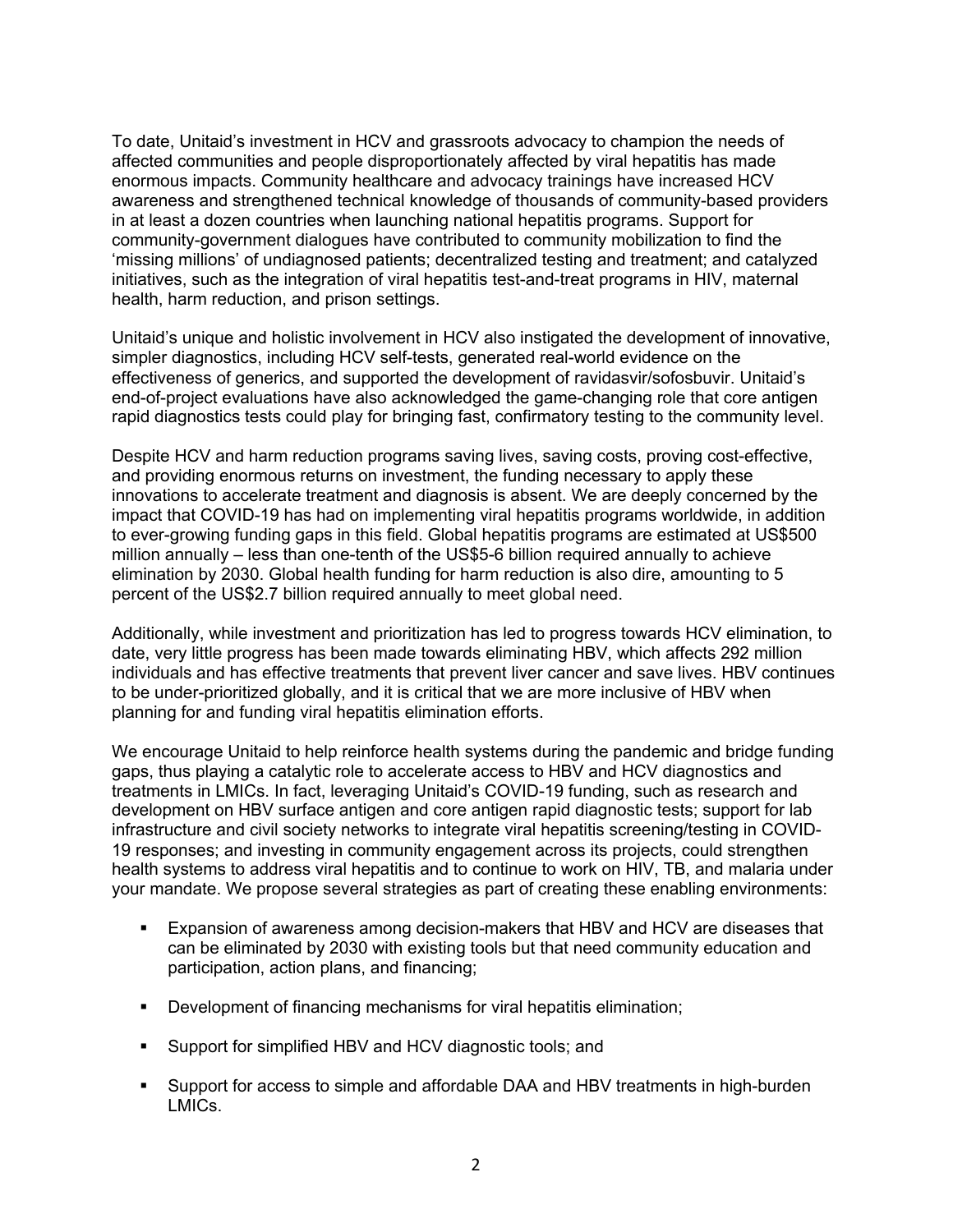The 130 signatories of this letter represent CSOs and NGOs committed to eliminating viral hepatitis, healthcare providers, patients, and communities living with or affected by HBV and HCV and fighting for affordable, equitably accessible treatments and diagnostics. We welcome an opportunity to further discuss with you how discontinuing funding for HCV-related initiatives will roll back the progress that we've made.

We request acknowledgement of this letter and a meeting in the coming months to plan how we can collaboratively tackle this global health issue and continue to offer hope to the hundreds of millions of people living with or at risk of viral hepatitis.

Sincerely,

Treatment Action Group

Drugs for Neglected Diseases initiative

FIND, the global alliance for diagnostics

## **Organizations**

| 1<br>2<br>3<br>4<br>5<br>6 | Access to Rights and Knowledge Foundation<br>Advocacy for the Prevention of Hepatitis in Nigeria<br><b>AfroCAB</b><br>Alheri Center for Women and Child Care Development<br>ANO - National Center for Public Health<br>Asia Catalyst<br>Astha Samuha | India<br>Nigeria<br>Zambia<br>Nigeria<br>Russia<br>Global<br>Nepal |
|----------------------------|------------------------------------------------------------------------------------------------------------------------------------------------------------------------------------------------------------------------------------------------------|--------------------------------------------------------------------|
| 8                          | <b>AVAC</b>                                                                                                                                                                                                                                          | Global                                                             |
| 9                          | <b>Beacon Youth Initiative</b>                                                                                                                                                                                                                       | Nigeria                                                            |
| 10                         | <b>Bensther Development Foundation</b>                                                                                                                                                                                                               | Nigeria                                                            |
| 11                         | Caring Ambassadors Program                                                                                                                                                                                                                           | <b>United States</b>                                               |
| $12 \overline{ }$          | Centre on Drug Policy Evaluation                                                                                                                                                                                                                     | Canada                                                             |
| 13                         | <b>CFID Taraba</b>                                                                                                                                                                                                                                   | Nigeria                                                            |
| 14                         | <b>Coalition PLUS</b>                                                                                                                                                                                                                                | Global                                                             |
| 15                         | Community Network for Empowerment - CoNE                                                                                                                                                                                                             | India                                                              |
| 16                         | Crisis Home                                                                                                                                                                                                                                          | Malaysia                                                           |
| 17                         | The Delhi Network of Positive People                                                                                                                                                                                                                 | India                                                              |
| 18                         | <b>Doctors Without Borders France</b>                                                                                                                                                                                                                | Global                                                             |
| 19                         | Drug Policy and Harm Reduction Platform                                                                                                                                                                                                              | Malawi                                                             |
| 20                         | Društvo AREAL                                                                                                                                                                                                                                        | Slovenia                                                           |
| 21                         | European AIDS Treatment Group                                                                                                                                                                                                                        | <b>Belgium</b>                                                     |
| 22<br>23                   | FAAAT Think & Do Tank - For Alternative Approaches to Addiction, Think<br>& Do Tank<br><b>First Referral Hospital IBI</b>                                                                                                                            | Global<br>Nigeria                                                  |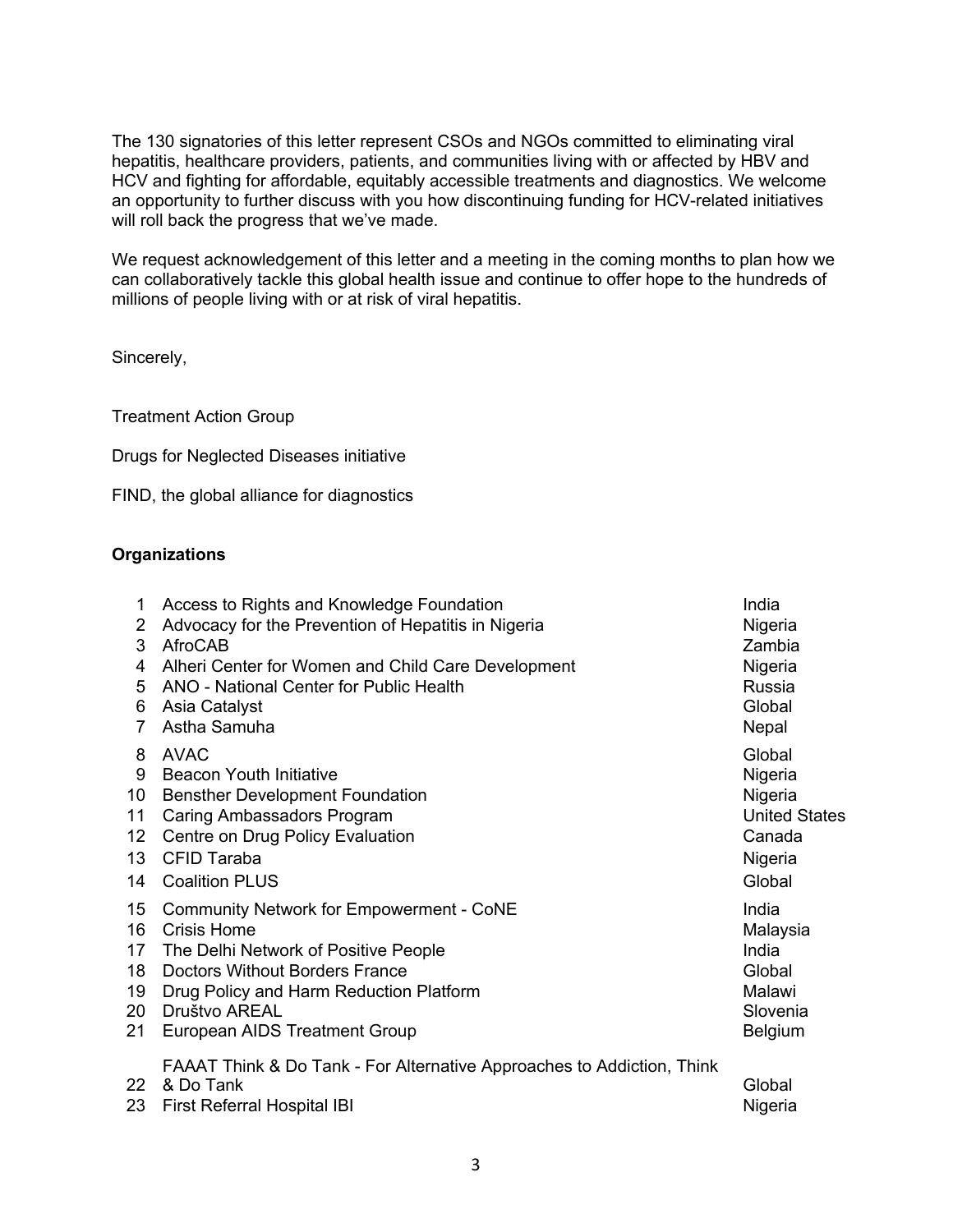| 24                                                                               | <b>Fundacion Latinoamerica Reforma</b>                                                                                                                                                                                                                                                                                                                                                                                                                                                                                                                                                                                                     | Chile                                                                                                                                                      |
|----------------------------------------------------------------------------------|--------------------------------------------------------------------------------------------------------------------------------------------------------------------------------------------------------------------------------------------------------------------------------------------------------------------------------------------------------------------------------------------------------------------------------------------------------------------------------------------------------------------------------------------------------------------------------------------------------------------------------------------|------------------------------------------------------------------------------------------------------------------------------------------------------------|
| 25                                                                               | GAT - Grupo de Ativistas em Tratamentos                                                                                                                                                                                                                                                                                                                                                                                                                                                                                                                                                                                                    | Portugal                                                                                                                                                   |
| 26                                                                               | <b>Georgian Harm Reduction Network</b>                                                                                                                                                                                                                                                                                                                                                                                                                                                                                                                                                                                                     | Georgia                                                                                                                                                    |
| 27                                                                               | Global TB Community Advisory Board - TB CAB                                                                                                                                                                                                                                                                                                                                                                                                                                                                                                                                                                                                | Global                                                                                                                                                     |
| 28                                                                               | GoodWorks: North Alabama Harm Reduction                                                                                                                                                                                                                                                                                                                                                                                                                                                                                                                                                                                                    | <b>United States</b>                                                                                                                                       |
| 29                                                                               | Grupo de Mujeres de la Argentina - Foro de VIH Mujeres y Familia                                                                                                                                                                                                                                                                                                                                                                                                                                                                                                                                                                           | Global                                                                                                                                                     |
| 30                                                                               | Harm Reduction International                                                                                                                                                                                                                                                                                                                                                                                                                                                                                                                                                                                                               | Global                                                                                                                                                     |
| 31                                                                               | Hawai'i Health & Harm Reduction Center                                                                                                                                                                                                                                                                                                                                                                                                                                                                                                                                                                                                     | <b>United States</b>                                                                                                                                       |
| 32                                                                               | Hep B Foundation                                                                                                                                                                                                                                                                                                                                                                                                                                                                                                                                                                                                                           | Global                                                                                                                                                     |
| 33                                                                               | Hep Free Hawaii                                                                                                                                                                                                                                                                                                                                                                                                                                                                                                                                                                                                                            | <b>United States</b>                                                                                                                                       |
| 34                                                                               | <b>Hepatitis Alliance of Ghana</b>                                                                                                                                                                                                                                                                                                                                                                                                                                                                                                                                                                                                         | Ghana                                                                                                                                                      |
| 35                                                                               | Hepatitis C Mentor and Support Group - HCMSG                                                                                                                                                                                                                                                                                                                                                                                                                                                                                                                                                                                               | <b>United States</b>                                                                                                                                       |
| 36                                                                               | Hope for Healthy Life Foundation - HohLiF                                                                                                                                                                                                                                                                                                                                                                                                                                                                                                                                                                                                  | Global                                                                                                                                                     |
| 37                                                                               | <b>IFARMA Foundation</b>                                                                                                                                                                                                                                                                                                                                                                                                                                                                                                                                                                                                                   | Colombia                                                                                                                                                   |
| 38                                                                               | Initiative for Community and Human Development in Taraba                                                                                                                                                                                                                                                                                                                                                                                                                                                                                                                                                                                   | Nigeria                                                                                                                                                    |
| 39                                                                               | <b>Instituto RIA</b>                                                                                                                                                                                                                                                                                                                                                                                                                                                                                                                                                                                                                       | México                                                                                                                                                     |
| 40                                                                               | International Drug Law Advocacy and Resourse Center - IDLARC                                                                                                                                                                                                                                                                                                                                                                                                                                                                                                                                                                               | <b>United States</b>                                                                                                                                       |
| 41                                                                               | International Drug Policy Consortium                                                                                                                                                                                                                                                                                                                                                                                                                                                                                                                                                                                                       | Global                                                                                                                                                     |
| 42                                                                               | International Network of People who Use Drugs - INPUD                                                                                                                                                                                                                                                                                                                                                                                                                                                                                                                                                                                      | Global                                                                                                                                                     |
| 43                                                                               | International Network on Health and Hepatitis in Substance Users -<br><b>INHSU</b>                                                                                                                                                                                                                                                                                                                                                                                                                                                                                                                                                         | Global                                                                                                                                                     |
| 44<br>45<br>46<br>47<br>48<br>49<br>50<br>51<br>52<br>53<br>54<br>55<br>56<br>57 | International Network on Hepatitis and Health in Substance Users -<br><b>Prisons Network - INHSU Prisons</b><br>International Treatment Preparedness Coalition-Russia<br>International Treatment Preparedness Coalition-South Asia<br>Kano State Agency for the Control of AIDS<br>Malaysian AIDS Council<br>Médecins du Monde<br>Médecins Sans Frontières<br>Moms Stop The Harm<br>Moriah Health and Development Trust<br>MPact: Global Action for Gay Health & Rights<br>National Committee on Family Farming Nigeria<br>National Cordinator NGO on HIV/AIDS - CESIDA<br>National Viral Hepatitis Roundtable - NVHR<br><b>New Vector</b> | Global<br>Russia<br>India<br>Nigeria<br>Malaysia<br>France<br>France<br>Canada<br>Nigeria<br>Global<br>Nigeria<br>Spain<br><b>United States</b><br>Georgia |
| 58                                                                               | Organization for Medical Outreach to Communities-OMOC                                                                                                                                                                                                                                                                                                                                                                                                                                                                                                                                                                                      | Tanzania                                                                                                                                                   |
| 59                                                                               | Positive Malaysian Treatment Access & Advocacy Group - MTAAG+                                                                                                                                                                                                                                                                                                                                                                                                                                                                                                                                                                              | Malaysia                                                                                                                                                   |
| 60                                                                               | R2H Action (Right to Health)                                                                                                                                                                                                                                                                                                                                                                                                                                                                                                                                                                                                               | <b>United States</b>                                                                                                                                       |
| 61                                                                               | Save Life Community Initiative SLICOM-I                                                                                                                                                                                                                                                                                                                                                                                                                                                                                                                                                                                                    | Nigeria                                                                                                                                                    |
| 62                                                                               | <b>SOCIO Pakistan</b>                                                                                                                                                                                                                                                                                                                                                                                                                                                                                                                                                                                                                      | Pakistan                                                                                                                                                   |
| 63                                                                               | Society for Gastroenterology & Hepatology in Nigeria                                                                                                                                                                                                                                                                                                                                                                                                                                                                                                                                                                                       | Nigeria                                                                                                                                                    |
| 64                                                                               | SOS Hepatites Burkina Faso                                                                                                                                                                                                                                                                                                                                                                                                                                                                                                                                                                                                                 | <b>Burkina Faso</b>                                                                                                                                        |
| 65                                                                               | South African Network of People who Use Drugs                                                                                                                                                                                                                                                                                                                                                                                                                                                                                                                                                                                              | South Africa                                                                                                                                               |
| 66                                                                               | <b>State Ministry of Health</b>                                                                                                                                                                                                                                                                                                                                                                                                                                                                                                                                                                                                            | Nigeria                                                                                                                                                    |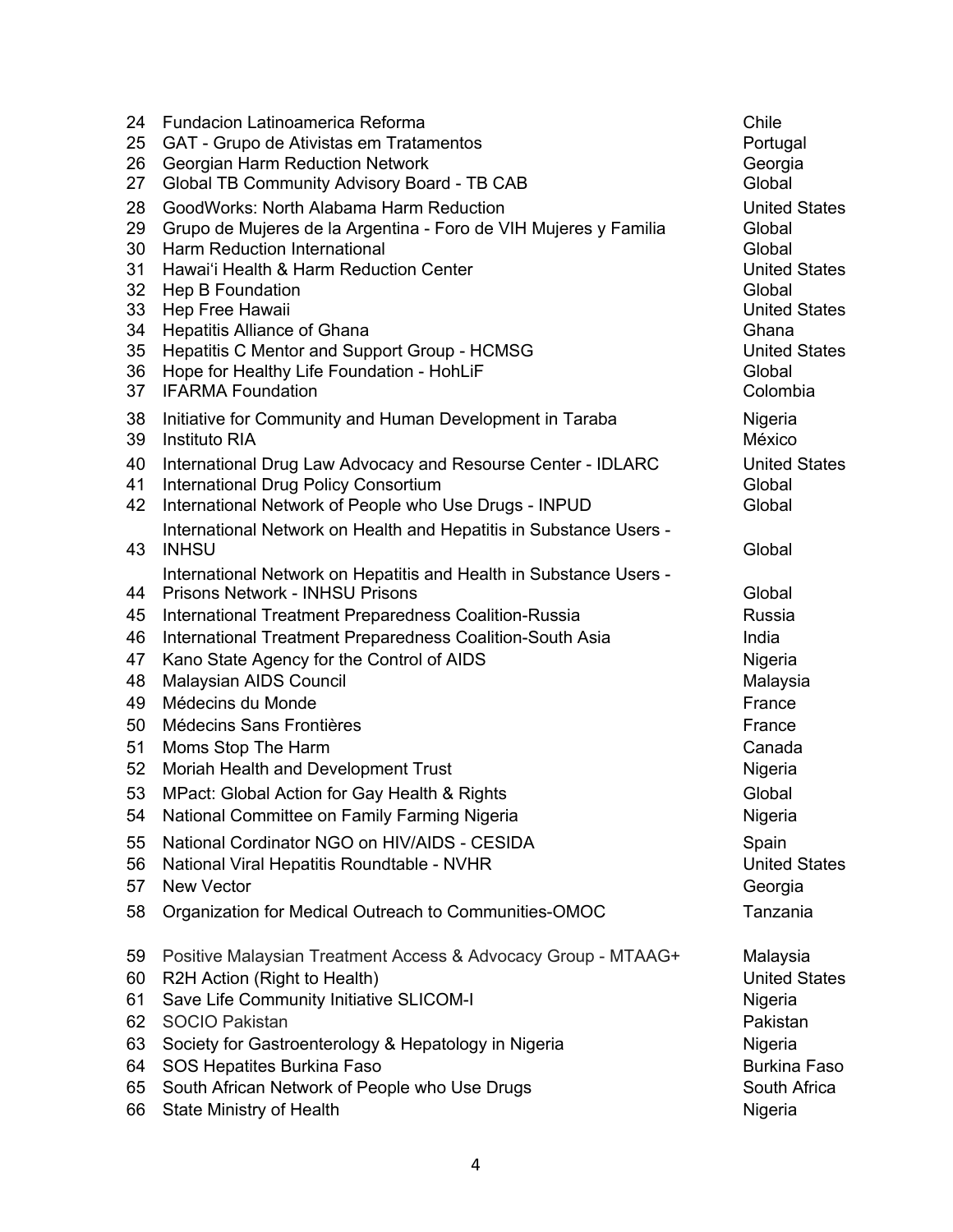| 67 | StoptheDrugWar.org                                               | <b>United States</b> |
|----|------------------------------------------------------------------|----------------------|
| 68 | Tansana Health and Community Integrated Development Initiative   | Nigeria              |
| 69 | Taraba Advocacy and Rehabilitation Foundation Jalingo            | Nigeria              |
| 70 | The National Organisation for People Living with Hepatitis B     | Uganda               |
| 71 | Think Tank - Medicines, Information and Power                    | Colombia             |
| 72 | Under-Privileged Grassroot Foundation - UGF                      | Nigeria              |
| 73 | Union C                                                          | Nepal                |
| 74 | UNITE Global Parliamentarians Network to End Infectious Diseases | Global               |
| 75 | Universities Allied for Essential Medicines                      | Global               |
| 76 | Women and Children Health Empowerment Foundation                 | Nigeria              |
| 77 | Women and Young People's Awareness Initiative                    | Nigeria              |
| 78 | Women's Coalition Against Cancer - WOCACA                        | Malawi               |
| 79 | <b>World Hepatitis Alliance</b>                                  | Global               |
| 80 | Zemma Awareness Initiative                                       | Nigeria              |
| 81 | <b>Zero Hepatitis Commission</b>                                 | Nigeria              |
| 82 | Zimbabwe Civil Liberties and Drug Network                        | Zimbabwe             |

## **Individuals**

| 1                  | Adeyemi                    | Adeyiga                                                                               | Ogun State Mininstry of Health                                                                                                                                                                      | Nigeria             |
|--------------------|----------------------------|---------------------------------------------------------------------------------------|-----------------------------------------------------------------------------------------------------------------------------------------------------------------------------------------------------|---------------------|
| $\mathcal{P}$<br>3 | Akwuadikanwa<br>Dr. Adeeba | Uwajeh<br>Kamarulzaman<br>MBBS, FRACP,<br>FAMM, FASc<br>HonLLD Monash,<br><b>DPMP</b> | Taraba State Specialist Hospital,<br>Jalingo<br>Professor of Infectious<br>Diseases, Faculty of Medicine,<br>Universiti Malaya; Director,<br>CERIA; President, International<br><b>AIDS Society</b> | Nigeria<br>Malaysia |
| 4                  | Dr. Andrew                 | Hill                                                                                  | University of Liverpool                                                                                                                                                                             | United<br>Kingdom   |
| 5                  | Dr. Andrew                 | Scheibe                                                                               | Co-chair of WHO Working<br>Group on Hepatitis & Substance<br>Use                                                                                                                                    | South Africa        |
| 6                  | Anthonia                   | Oladapo                                                                               | Individual                                                                                                                                                                                          | Nigeria             |
|                    | Atizwen                    | <b>Bitrus</b>                                                                         | <b>TSSH</b>                                                                                                                                                                                         | Nigeria             |
| 8                  | Audu Guh                   | Nana                                                                                  | Taraba State HIV/AIDS Project<br>Implementation Unite Jalingo                                                                                                                                       | Nigeria             |
| 9                  | Augustine                  | Ameh                                                                                  | General Hospital Takum Taraba<br><b>State</b>                                                                                                                                                       | Nigeria             |
| 10                 | Clement                    | Adesigbin                                                                             | <b>Federal Ministry of Health</b>                                                                                                                                                                   | Nigeria             |
| 11                 | Danga                      | Danga                                                                                 | <b>GHC Jalingo</b>                                                                                                                                                                                  | Nigeria             |
| 12                 | Danjuma                    | Adda                                                                                  | Individual                                                                                                                                                                                          | Global              |
| 13                 | Daudu                      | Nyubanga Baade                                                                        | Taraba State Ministry of Health<br>Jalingo                                                                                                                                                          | Nigeria             |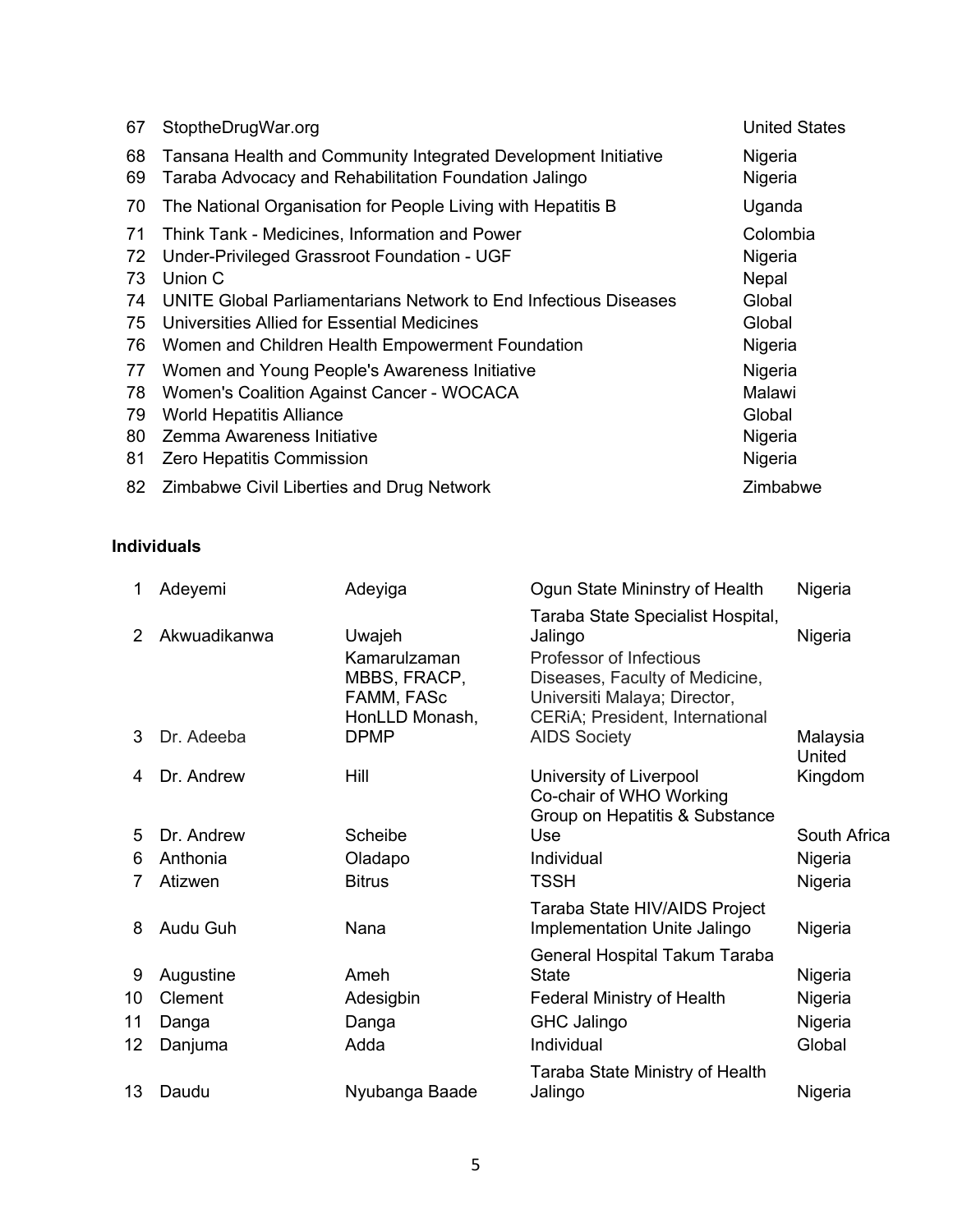| 14 | Esther             | Holen           | Ministry of Health Gombe                                          | Tanzania             |
|----|--------------------|-----------------|-------------------------------------------------------------------|----------------------|
| 15 | Dr. Gregory        | Dore            | Kirby Institute, University of New<br>South Wales, Sydney         | Australia            |
| 16 | Hauwa              | Usman           | Individual                                                        | Nigeria              |
| 17 | Dr. Huma           | Qureshi         | Gastroenterologist                                                | Pakistan             |
| 18 | Ibrahim            | Musa            | <b>HSMB</b>                                                       |                      |
|    |                    |                 |                                                                   | Nigeria              |
|    |                    |                 | Federal Medical Centre, Jalingo                                   |                      |
| 19 | Iriekpen           | Lucky           | Taraba State Nigeria                                              | Nigeria              |
| 20 | Isaac              | Tan             | <b>Crisis Home</b><br>State Ministry of Health, Osun              | Malaysia             |
| 21 | Isola              | Familusi        | <b>State</b>                                                      | Nigeria              |
|    |                    |                 |                                                                   |                      |
|    |                    |                 | Independent Advocate and                                          |                      |
| 22 | Jeremy             | Kwan            | <b>Activist for Access to Affordable</b><br>Medicines in Malaysia | Malaysia             |
|    |                    |                 |                                                                   |                      |
|    | Professor Dr. Med. | Rockstroh       | <b>UKB University of Bonn (UKB</b>                                |                      |
| 23 | Jürgen             |                 | Universitätsklinikum Bonn)                                        | Germany              |
| 24 | Kefas              | Zawaya          | <b>SOGHIN</b><br>Center for Initiative and                        | Nigeria              |
| 25 | Lawrence           | Daniel          | Development                                                       | Nigeria              |
| 26 | Maimuna            | Usman           | State Ministry of Health Kaduna                                   | Nigeria              |
|    | Dr. Manal          | El-Sayed        | <b>Ain Shams University</b>                                       | Egypt                |
| 27 | Dr. Margaret       | Hellard         |                                                                   | Australia            |
|    |                    |                 | Burnet Institute, Sydney                                          |                      |
|    |                    |                 | Professor, School of Population                                   |                      |
|    |                    |                 |                                                                   |                      |
|    |                    | Tyndall         | and Public Health, University of                                  |                      |
| 28 | Dr. Mark           | MD, ScD, FRCPC  | <b>British Columbia</b>                                           | Canada               |
|    |                    | Akiyama         | Albert Einstein College of                                        |                      |
| 29 | Dr. Matthew        | MD, MSc         | Medicine                                                          | <b>United States</b> |
|    |                    |                 | Ministry of Health Nasarawa                                       |                      |
| 30 | Musa               | Abdullahi       | <b>State</b>                                                      | Nigeria              |
| 31 | Natati             | Fita            | <b>National Blood Bank</b>                                        | Global               |
| 32 | Dr. Neil           | Gupta           | <b>Harvard Medical School</b>                                     | <b>United States</b> |
| 33 | Obed               | John            | <b>CFID</b>                                                       | Nigeria              |
| 34 | Orkurga            | Malu            | <b>Adoose Specialist Hospital</b>                                 | Nigeria              |
| 35 | Peter Teru         | Yaru            | Individual                                                        | Global               |
|    |                    |                 | Drugs for Neglected Diseases                                      |                      |
| 36 | Punnawit           | Phongpitchanont | initiative                                                        | <b>Thailand</b>      |
| 37 | Rejoice            | Vincent         | Individual                                                        | Nigeria              |
|    |                    |                 | Center for Initiative and                                         |                      |
| 38 | Rijimra            | Ande            | Development Taraba (CFID)                                         | Nigeria              |
| 39 | Robert             | Heimer          | <b>Yale School of Public Health</b>                               | <b>United States</b> |
| 40 | Ryan               | Clary           | Independent Consultant                                            | <b>United States</b> |
|    |                    |                 | Professor of Medicine, Aga                                        |                      |
| 41 | Dr. Saeed<br>Sani  | Hamid<br>Aminu  | Khan University, Karachi<br><b>State Ministry of Health</b>       | Pakistan<br>Global   |